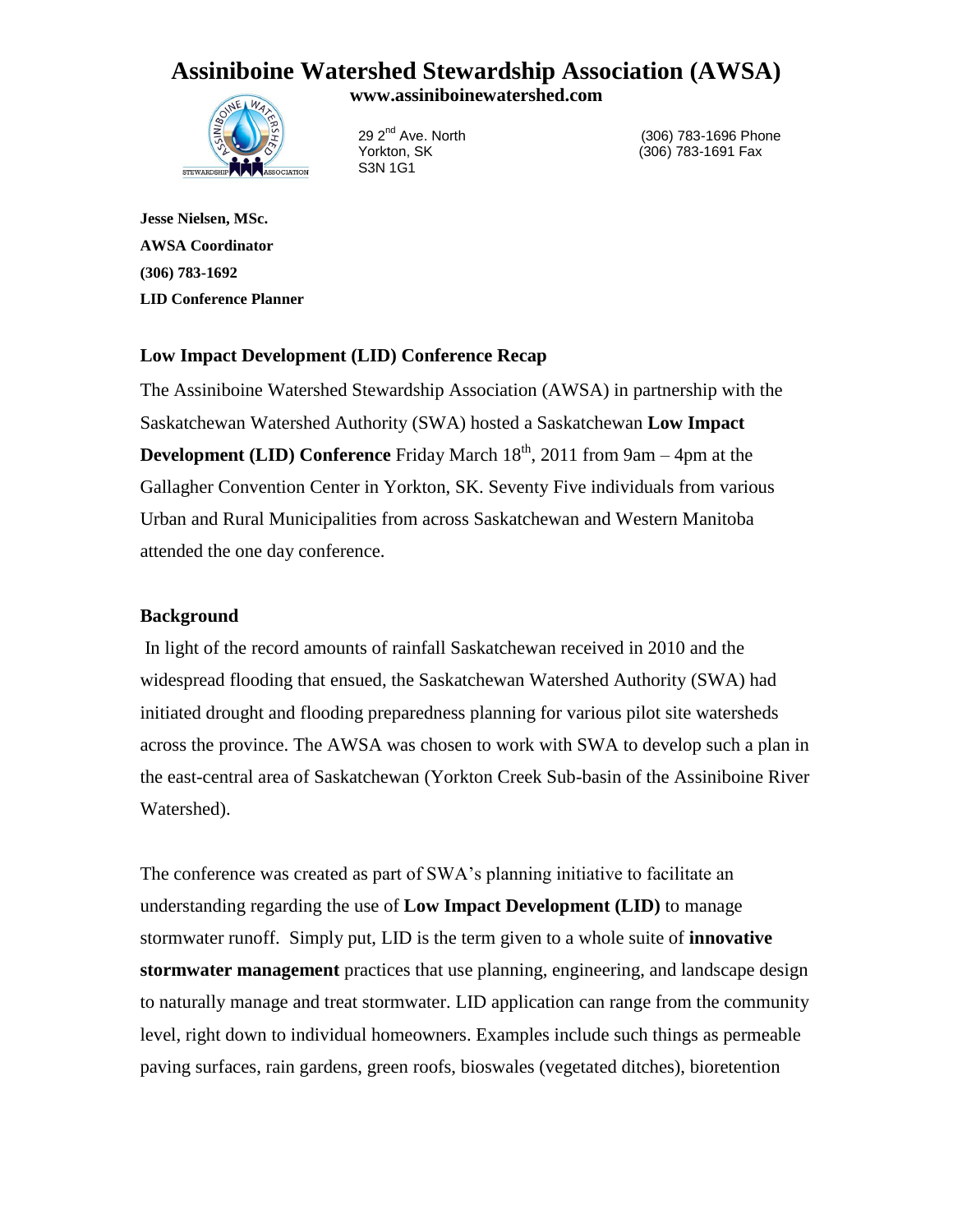ponds, rain catchments, innovative landscape architecture, etc., all of which are aimed at reducing the quantity and improving the quality of stormwater runoff by preserving the infiltration, storage, and evaporation of water within its natural environment.

Conference invites were extended to city planners, engineers, water and environmental managers from all 15 cities within the Saskatchewan and all towns and villages within the Assiniboine River Watershed. Cities and Conservation Districts in Manitoba were also invited. In addition, conference invites included an amalgamation of government, nonprofits, consultants, rural municipality representatives, and other professionals invited from across Saskatchewan. The idea was to bring together a broad array of individuals involved with water management in their respective positions, and introduce the concept of LID to them with the aim that they will be able to take this diverse information away from the conference and apply it in their own undertakings.

In putting together a speaker line-up for the conference, we tried to get the "who's who" of LID in Canada, and were fully successful in doing so. We wanted the presentations to provide attendees with a thorough understanding of the basics of LID as well as some more specific applications of it. The conference featured the following renowned keynote speakers:

Dr. Jiri Marsalek, Environment Canada Head of Urban Water Management (Burlington, ON)

Dr. Jiri Marsalek is a research scientist and the Head of the Urban Water Management Section in the Aquatic Ecosystem Management Research Division, Water Science and Technology Directorate, Environment Canada, in Burlington, Ontario. His research interests, including sustainable stormwater management, drainage adaptation in a changing climate, and control and treatment of combined sewer overflows, are documented in a large number of his publications. On the international scene, he serves as secretary of the International Association for Hydro-Environment Engineering and Research (IAHR) & International Water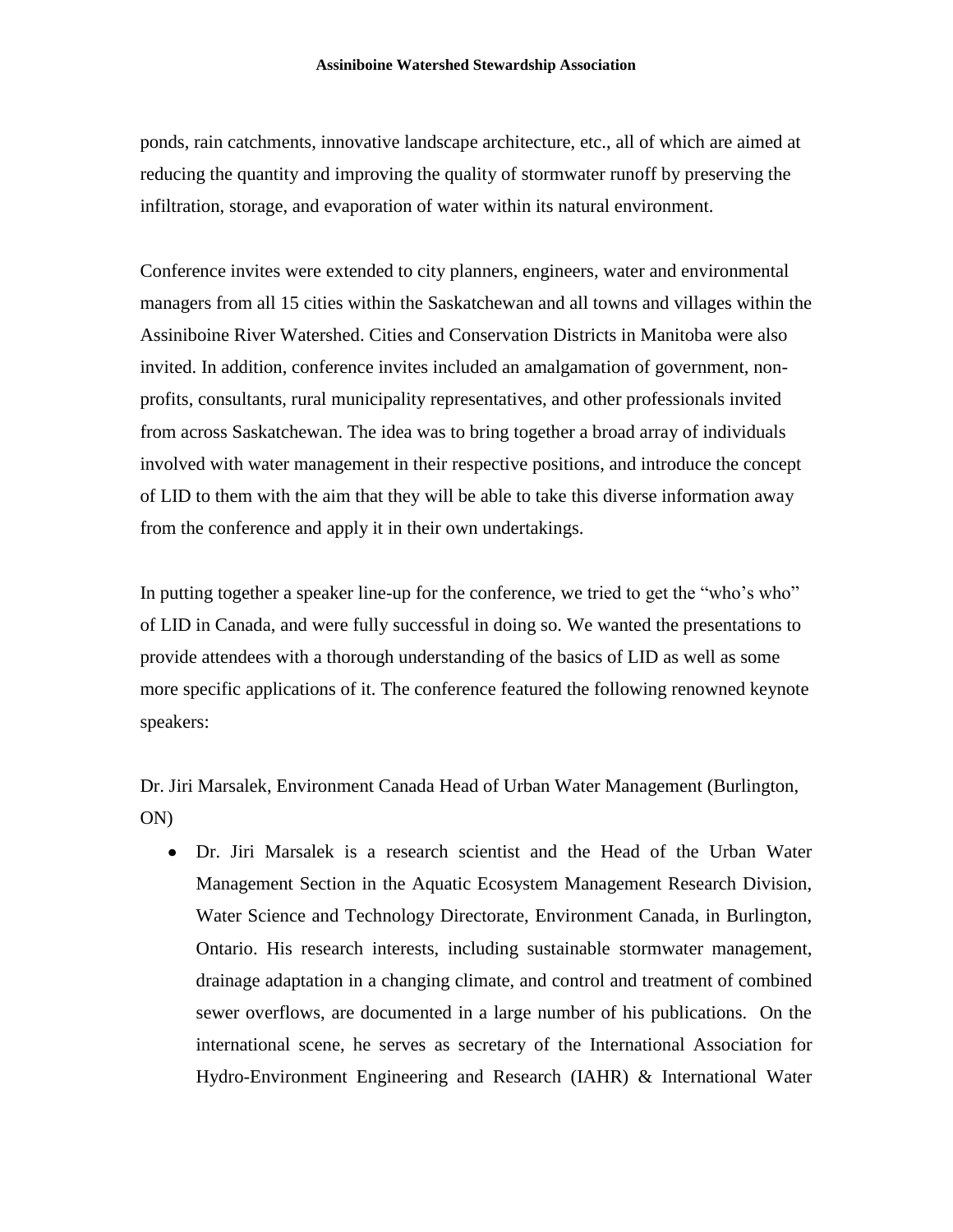Association (IWA) Joint Committee on Urban Drainage (a specialist group with > 700 members worldwide) and has worked extensively with UNESCO and NATO on urban water management. His recent awards include Environment Canada's Citation for Excellence (2005), two honorary doctorates from Sweden (2006) and Denmark (2008), sharing the 2009 Canadian Society for Civil Engineering Award for the best paper in environmental engineering (2010), and the International Water Association's Honorary Membership Award (2010) for outstanding contribution to the Association and to the water sector.

Dr. Dave Sauchyn, Prairie Adaptive Research Collaborative Senior Research Scientist (Regina, SK)

Dr. Sauchyn is a Research Professor at the Prairie Adaptation Research Collaborative (PARC) at the University of Regina. His main research interests are the climate and hydrology of the past millennium in Canada's western interior and how knowledge of the past can inform scenarios of future climate and water supplies. Dave has been an invited expert witness on climate change in the Canadian Senate and House of Commons, and at forums hosted by provincial premiers and environment ministers. He is senior editor and co-author of the book The New Normal: The Canadian Plains in a Changing Climate published in fall, 2010.

Bert van Duin (P.Eng.), Alberta LID Partnership President (Calgary, AB)

Bert van Duin, a senior development engineer with the City of Calgary Water Resources, is passionate about water. A graduate of Delft University in the Netherlands, Bert's focus has been stormwater: where it comes from, where it goes, how we use it, why we waste it and how its presence, absence and quality affect our lives and our surroundings. Bert joined the City of Calgary in 2009 after spending over 20 years in consulting. At the City, his duties include facilitating the practical implementation of sustainable drainage practices, the evolution of Calgary's drainage design practice as well as internal and external training associated with these activities. In addition to his daily duties at the City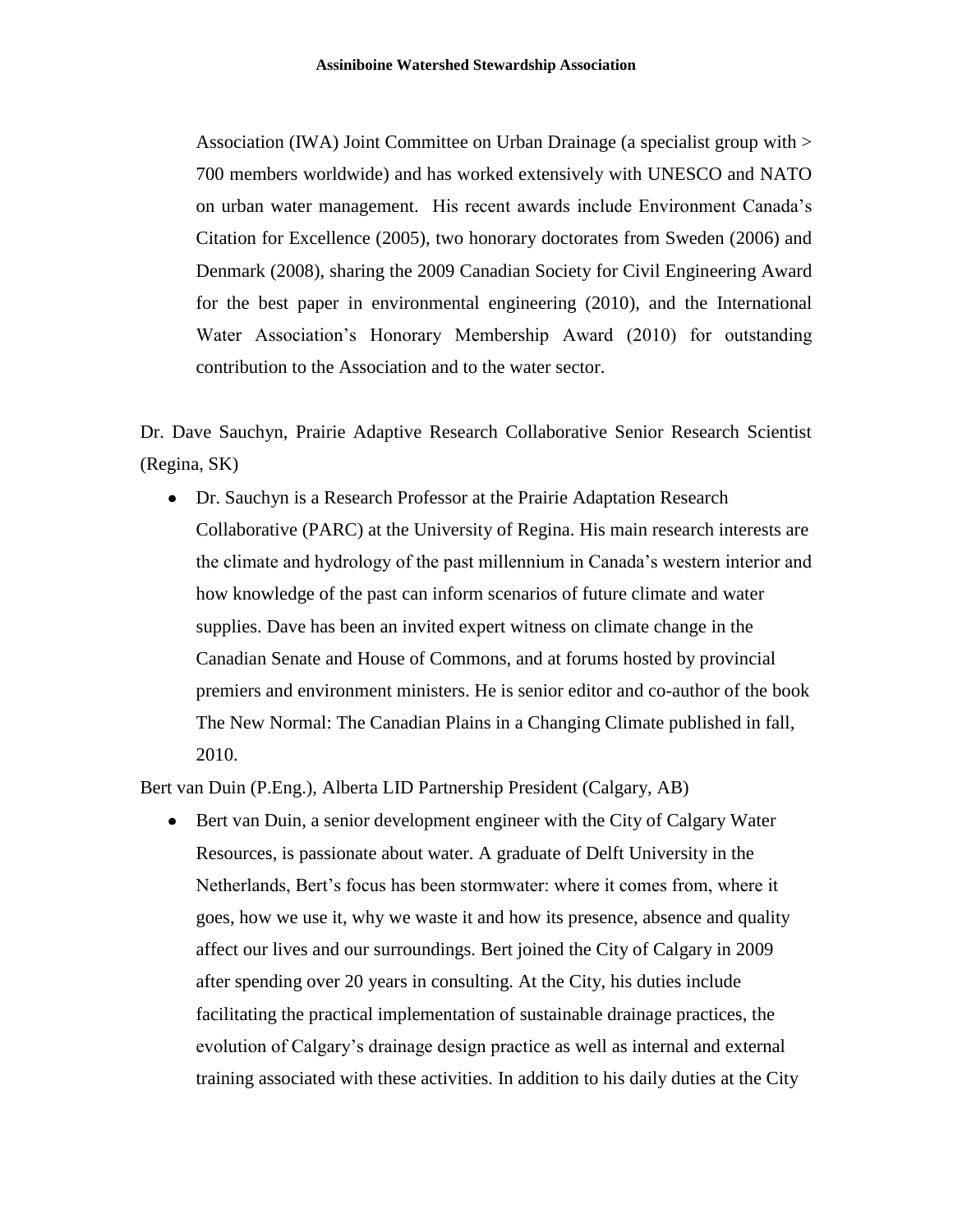of Calgary, he also dabbles at the University of Calgary, and is one of the founding members and current president of the Alberta Low Impact Development Partnership.

Leta van Duin, Alberta LID Partnership Coordinator (Calgary, AB)

 $\bullet$ As a gardener in Calgary for the past 20 years, Leta knows which plants are survivors. When not working on behalf of the Alberta Low Impact Development Partnership, she still fits in the occasional landscape design project. She negotiated the installation of one of the first rain gardens on public school grounds in Calgary, and advised on bioretention plants for a University of Calgary project. She grows her own native plants and is set to start design on another schoolyard naturalization project this spring. With a first career as a GIS Analyst specializing in Water Resources, Leta now enjoys connecting other specialists together to advance the implementation of LID practice on the prairies. No stranger to the Assiniboine Watershed, Leta lived for several years downstream – in both Brandon and Winnipeg.

Dr. Darryl Dormuth, National Research Council Centre for Sustainable Infrastructure (Regina, SK)

• Darryl began his career as a research scientist, in 1997, with Atomic Energy of Canada Limited working on the development of computer models for the coolant systems in CANDU reactors. In 2005, he joined the National Research Council of Canada and initiated a research program to look at the sustainable management of urban stormwater systems. His current research interests are the thermal effects of urban stormwater runoff on water bodies, sediment transport in stormwater systems, implementation of Low Impact Development technologies on the Canadian prairies, and studying the use of stormwater runoff to reduce the consumption of other water supplies. He has a B.Sc. in Mathematics, a M.Sc. in Operations Research, and a Ph.D. in Industrial Engineering, all from the University of Manitoba.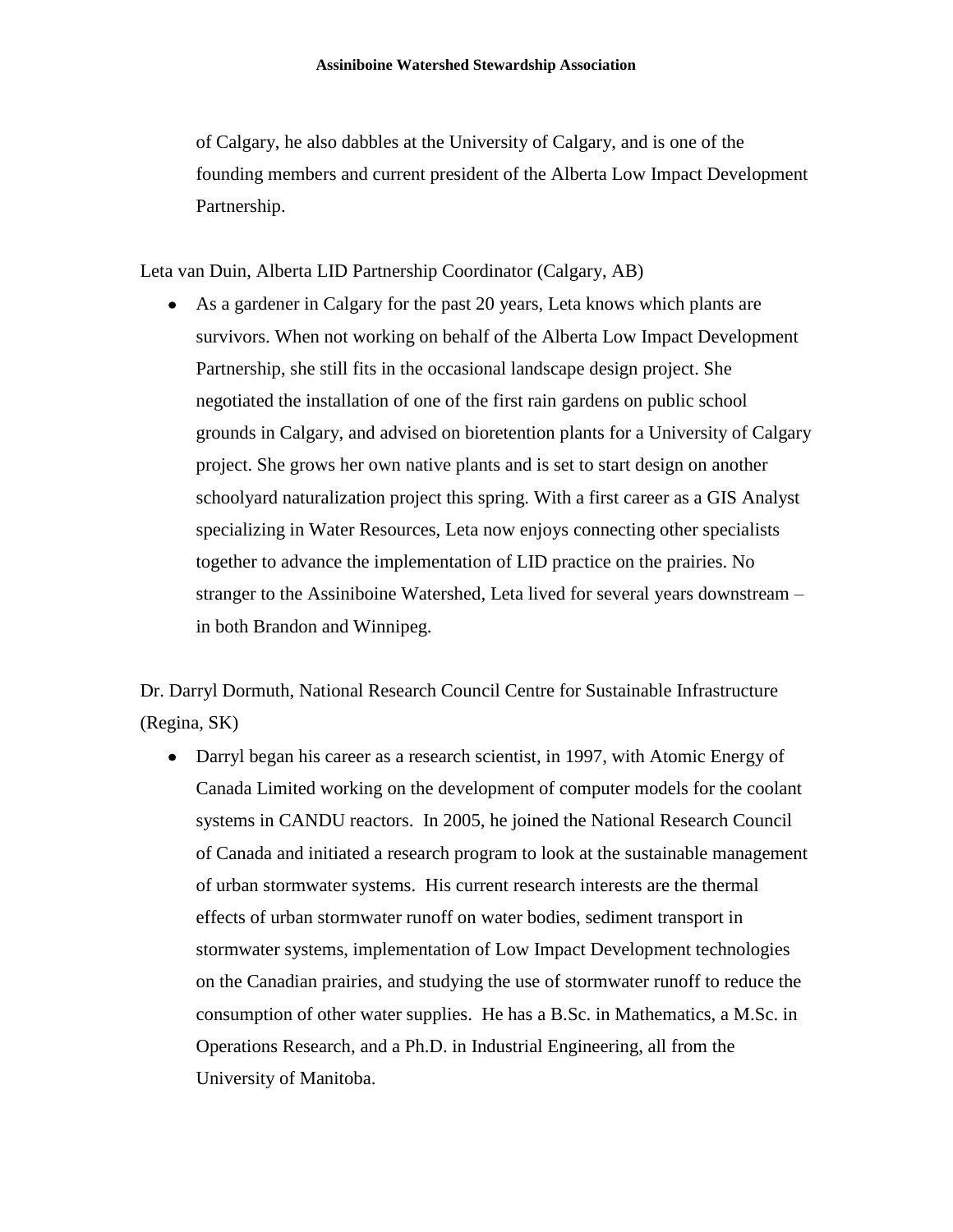The conference was very well attended. We had over 75 people in attendance, representing 10 cities and various other professional organizations across Saskatchewan and Manitoba. Attendee feedback was gathered using an optional questionnaire and word-of-mouth comments. Overall, feedback was very positive, with people saying they appreciated seeing such an initiative, found the information to be very informative, and found the speaker's topics to be quite educational. Any less favorable feedback came from more of the rural representatives that expressed that they felt the conference did not really apply to situations they're facing and that the conference was really tailored towards the urban populations. This was in fact, expected criticism from those attendees. LID, by its very nature, almost exclusively applies to urban populations and their stormwater. Rural invites were made aware of this fact when asked to attend the conference. The decision to invite rural attendees stemmed from the request of the AWSA's board that we extend invites out to the association's rural membership. As such, it was not surprising that the individuals that left the most positive feedback and took the most away from the day were the representatives from the cities and various other professional organizations dealing with urban water issues. (See attached questionnaire with average response values and direct quotes from individuals).

Overall, the conference was a great success with the majority of attendees expressing that they had learnt many new practices and ideas they never before thought of and that they'll take away the information gathered over the day and try to incorporate it into their own ventures. Several attendees expressed that they would like to see such a conference be a regular annual event as the increasing urban growth in Saskatchewan is placing more and more stress on current stormwater infrastructure and receiving water ways. New and innovative methods are needed in order for stormwater management to keep up with this rapid growth and to do so in a manner that is not only practical and feasible, but contributes to the overall sustainability and natural aesthetic appeal of our urban development. As we heard first hand at the conference, LID is one such tool at achieving such goals.